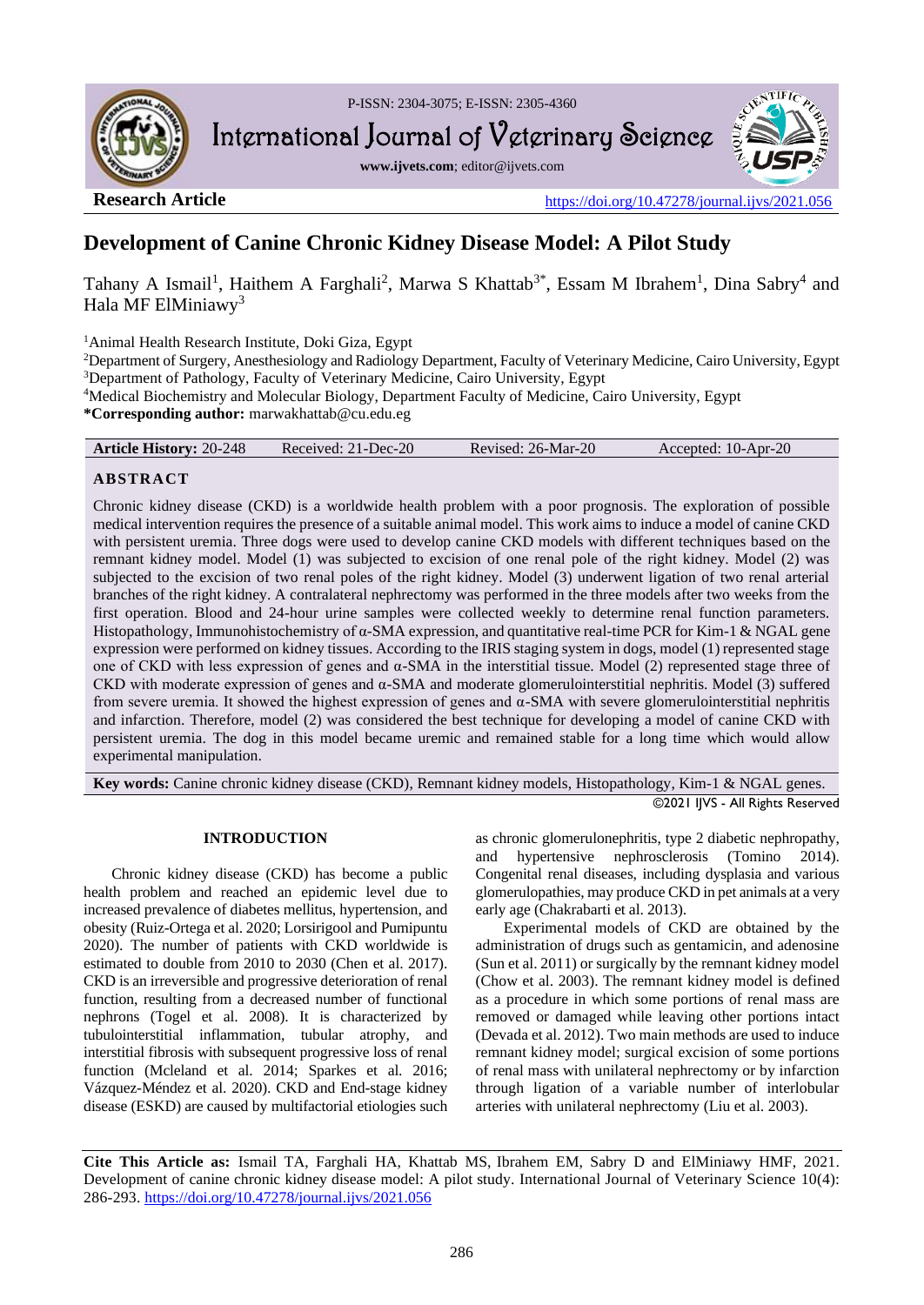Experimental studies of progressive renal disease mainly used the remnant kidney model (Chow et al. 2003). This model has been applied in rats (Wang et al. 2017) mice (Yu et al. 2016), dogs (Finco et al. 2004) and cats (Adams et al. 1994). The purpose of the present study is to develop an experimental model of CKD in dogs in three different ways based on the remnant kidney nephrectomy model which would allow the future investigation of possible treatments.

#### **MATERIALS AND METHODS**

This study has been approved by the Institutional Animal Care and Use Committee, Faculty of Veterinary Medicine, Cairo University, Egypt (Approval No. Vet CU 16072020199).

#### **Animals**

A total of 3 male Mongrel dogs (age: 2-3 years; weight: 20-25kg) were used in this study. They were housed in kennels of Surgery, Anesthesiology and Radiology Department, Faculty of Veterinary Medicine, Cairo University, and maintained at a constant temperature. Animals were fed a standard diet and had free access to drinking water.

#### **Surgical Technique Preoperative Preparation**

Each dog was subjected to ore-anesthetic laboratory screening; a complete blood cell count, serum biochemistry, and urinalysis to evaluate the general health conditions and normal kidney function of the animals under the experiment and to detect subclinical disease such as hypoproteinemia and anemia that may affect the animal response to anesthesia (Mitchell et al. 2018). Complete aseptic preoperative preparations of the operation site were done according to Bigliardi et al. (2017).

#### **Anesthesia**

Each dog was pre-medicated with atropine sulfate (Atropine sulphate® 1%, Adwia Co., Egypt) at a dose of 0.1mg/kg BW given subcutaneously and xylazine HCl (Xyla-Ject® 2%, Adwia Co., Egypt) at a dose of 1mg/kg BW given intramuscularly. General anesthesia was induced using ketamine HCl (Ketamine®, Sigmatic, Egypt) at a dose of 10mg/kg BW and maintained by ketamine HCl according to Farghali et al. (2017).

#### **Surgical Operation**

Dogs were positioned in dorsal recumbence. The ventral abdominal mid-line laparotomy procedure at the umbilical region was performed according to Shariati et al. (2017).

#### **Partial Nephrectomy of the Right Kidney**

**Model 1:** About one-third of the right kidney mass was removed from the superior portion towards the middle of the pylorus as a modified technique according to Baracho et al. (2016) in rats (Fig. 1).

**Model 2:** Approximately one third was cut from the superior portion towards the middle of the pylorus and the other third from the inferior portion towards the pylorus according to Finco et al. (2004) in dogs and Devada et al. (2012) in Wister rat (Fig. 1).

**Model 3:** The renal artery was separated using fine blunt curved end microsurgical forceps, inserted between the artery and the vein, and opened progressively. Close to the pedicle, the renal artery sends out three branches, two of them were tied with two knots without sectioning according to Iliescu et al. (2006) and Villanueva et al.  $(2011)$  in rat and mice (Fig. 1).

The kidney was then placed in the abdominal cavity. The abdominal muscles were sutured at the ventral midline incision. The subcutaneous fat and fascia were closed with a second layer of sutures followed by the closure of the skin.

#### **Postoperative Care**

Food was withheld for the first 3 days and substitution fluid therapy (dextrose 5% sol and Ringer's sol) was used. The animals were then fed on boiled rice and chicken. Prophylactic systemic antibiotic, SYNULOX® RTU (Clavulanic acid 35mg/ml and Amoxicillin 140mg/mL, Manufacturer: Zoetis, USA), was injected subcutaneously at a dose of 8.75mg/kg bwt once daily for 5 days (Farghali et al. 2017). Ethanol spray for cleaning and topical antibiotic ointment (Fucidin® 20mg/g Ointment, sodium fusidate, Leo Pharma A/S, Ballerup, Denmark) were applied on wounds three times daily and the skin sutures were removed 10 days post-operation (Gupta et al. 2019). The Elizabethan collar was applied for each dog as a nonpharmaceutical tool to avoid self-trauma and guard the operation site (Shenoda et al. 2020).

#### **Second Surgical Operation (Total Nephrectomy of Left Kidney)**

Two weeks after the first surgical operation, all animals of the three canine CKD models were subjected to contralateral nephrectomy. The laparotomy procedure was performed as previously described. The left kidney was exposed by elevating the mesocolon so that the small intestine is retracted to the animal's right side (Shariati et al. 2017). The left kidney was dissected from the surrounding organs. The first tie of the ligature knots was made towards the abdominal aorta side with double knots. The ligature knot was then applied towards the kidney side with double knots. The vessels were cut between the two knots without cutting the ligature knots according to Iliescu et al. (2006) and Wang et al. (2017). The incision was sutured and the Postoperative care of animals was applied as previously described (Fig. 1). The animals were kept under observation to record any abnormal signs.

#### **Ultrasonographic Examination**

Before animal euthanasia, the ultrasonographic examination was done in dorsal recumbence using a multifrequency 7.5MHz real-time curved transducer (Sonoace R3, Korea). At the diagnostic image unite, Department of Surgery, Anesthesiology, and Radiology, Faculty of Veterinary Medicine, Cairo University, Egypt.

#### **Biochemical Parameters**

Every week blood samples were collected from the jugular vein and 24-hours urine samples were collected by urethral catheterization to measure renal function parameters. Urea was measured using Spectrum kit (Egypt) according to Lile et al. (1957) and creatinine was measured by using Spectrum kit (Egypt) according to Fabiny and Eringhausen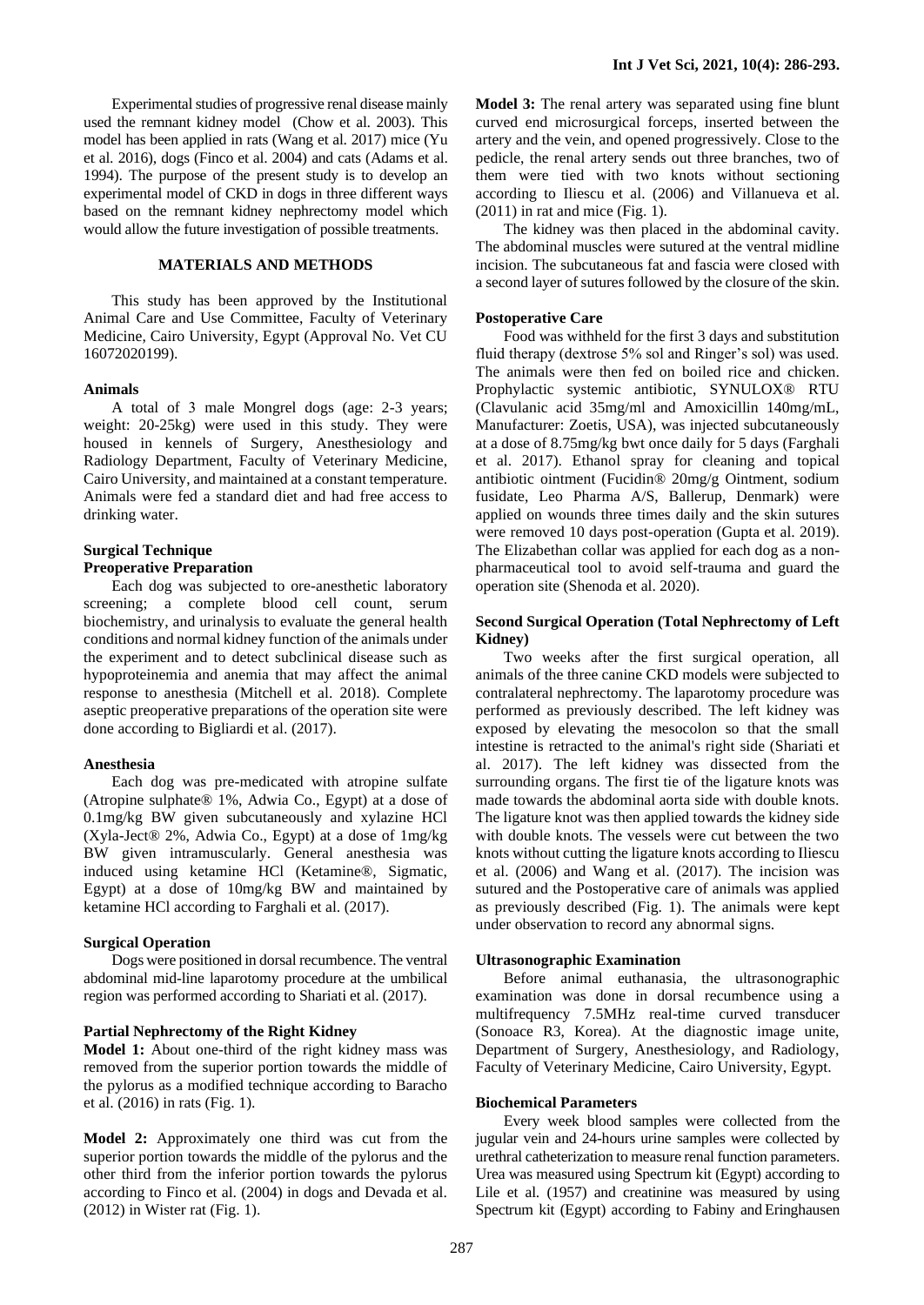#### **Int J Vet Sci, 2021, 10(4): 286-293.**



**Fig. 1:** Photographs of surgical operations performed; excision of one pole (A, B, C), excision of 2 poles (D, E, and F), ligation of two branches of renal arteries (G, H), and total nephrectomy of the left kidney (I, J, K, and L).

(1971) in which the creatinine is coupled with picric acid. The creatinine clearance was determined by multiplying the urine volume by the creatinine concentration in the urine, divided by serum creatinine using this equation:

Creatinine clearance (mL/min) = urinary volume (mL/min) **×** urinary creatinine (mg/dL)/serum creatinine (mg/dL) (Borges et al. 2013).

#### **Histopathology**

Dogs were humanely euthanized by injection of 20% pentobarbital sodium solution and full saturated solution of potassium chloride intravenous according to Refaat et al. (2017) after 7 weeks from the first operation in models 1 and 2 and after 3 weeks in model 3. Tissue specimens of the kidneys were collected from euthanized dogs and excised kidney poles from the first operation were collected as normal control. Tissues were fixed in 10% neutral buffered formalin, routinely processed, and embedded in paraffin according to standard procedures. Tissue sections (3-4µm) were prepared and stained with Hematoxylin and Eosin (Suvarna et al. 2013).

#### **Immunohistochemistry**

Immunohistochemistry of α-SMA interstitial expression was performed on paraffin-embedded renal

tissue after deparaffinization, rehydration, and antigen retrieval. The primary antibody against α-SMA was applied (Novus Biologicals, Europe) and an avidin-biotinperoxidase complex kit was used according to manufacturer protocol (Dako; Carpinteria, CA) (Farghali et al. 2019). Image analysis was performed on 5 images with 200x magnification power using image J.

#### **Real-time PCR for Kim-1 and NGAL Genes**

Frozen tissues of the right kidney from all models were homogenized and total RNA was extracted with RNA easy Mini Kit (Qiagen) and then quantity and quality were assessed by Beckman dual spectrophotometer (USA). High-capacity cDNA Reverse Transcriptase kit (Applied Biosystem, USA) was utilized to reverse transcription of extracted RNA. The amplification of cDNA was subsequently done by the Syber Green I PCR Master Kit (Fermentas) in a 48-well plate using the Step One instrument (Applied Biosystem, USA) as follows: 10min at 95ºC for enzyme activation followed by 40 cycles of 15s at 95ºC, 20 seconds at 55ºC and 30s at 72ºC for the amplification step. Normalization for variation in the expression of each target gene was performed referring to the mean critical threshold (CT) values of β-actin housekeeping gene expression by the  $\Delta\Delta$ Ct method. 1μM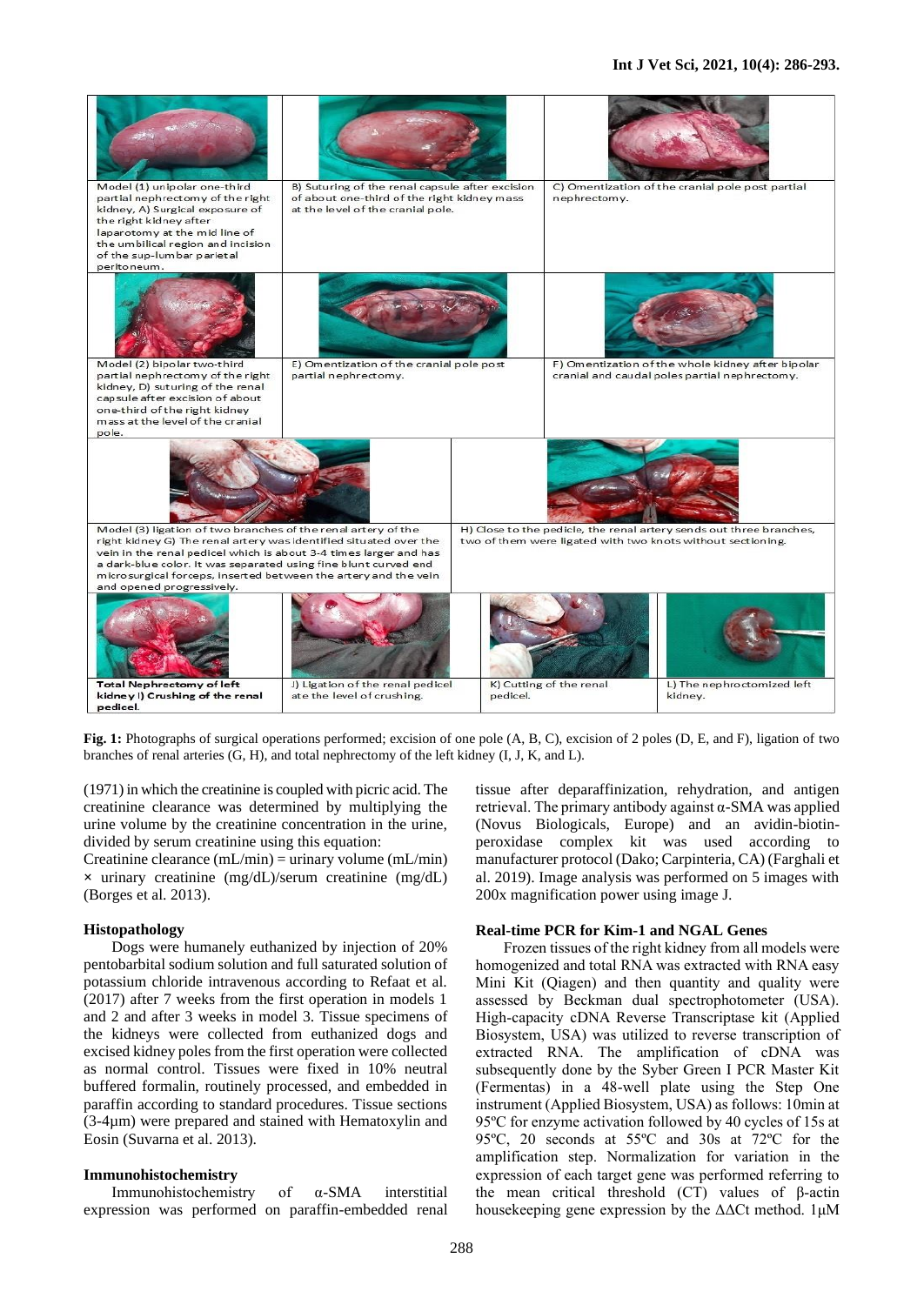#### **RESULTS**

#### **Physical Statement and Clinical Signs**

Signs of kidney disease appeared after one week from the removal of the contralateral kidney. The dog in model 1 showed a slight decrease in food intake and water. It returned to its normal state after 7 weeks from the first operation.

The dog in model 2 showed a slight decrease in appetite and water intake that continued until 7 weeks from the first operation. It appeared dehydrated with losing body weight. On the other side, the dog in model 3 exhibited clinical signs as losing appetite, decreasing water intake followed by vomiting, and intermittent recumbence. For the management of the signs and pain reduction, the animal received daily a lactated Ringer's solution intravenously for rehydration, Enalapril maleate 10 mg (Ezapril®, Multi-Apex Pharma (map) S.A.E. Egypt) orally in a dose rate of 0.5mg/kg for management of hypertension, Omeprazole 20 mg (Pepzol®, Hikma Pharma S.A.E. Egypt) orally in a dose rate 1mg/kg for the management of vomiting and fed on renal dry food diet (O'Neill et al. 2013). Finally, the animal was euthanized three weeks post first operation as a humane endpoint interference. Postmortem examination of the kidneys from models 1 and 2 revealed normal textures with a pale color appearance, but the Kidney from model 3 appeared slightly small in size, indurated, and very pale.

#### **Biochemical Results Serum Urea**

In model 1 dog, the serum urea level was increased till the 3rd week then decreased gradually till the 7th week. In model 2 dog, the serum urea increased gradually from the 1st week to the 7th week which showed the highest value (70mg/dl). In model 3 dog, there was a progressive marked increase in serum urea than zero time from  $1<sup>st</sup>$  week to  $3<sup>rd</sup>$ week (Table 1).

#### **Serum Creatinine**

In model 1 dog, the serum creatinine level reached its peak (1.86mg/dl) at the 3rd week then gradually decreased to 1.18mg/dl at the  $7<sup>th</sup>$  week. In model 2 dog, the serum creatinine was increased gradually till reached 2.92 mg/dl at the  $7<sup>th</sup>$  week. In model 3 dog, there was a marked elevation in serum creatinine levels from 1st week after the first surgery until 3 weeks later (Table 2).

#### **Creatinine Clearance**

In model 1 dog, creatinine clearance level was markedly decreased than the zero-time level at the 3rd and 4th week then gradually increased till the 7th week. In model 2 dog, the creatinine clearance was gradually decreased compared to the zero-time level and reached the lowest value at the 7th week (14.3 mg/dl). In model 3 dog,

there was a marked decrease in creatinine clearance levels than zero time from one week till the 3<sup>rd</sup> week (Table 3).

#### **KIM**-1**gene & NGAL Gene Expression Relative to β-Actin**

The expression of Neutrophil gelatinase-associated Lipocalin (NGAL) and Kidney injury molecule-1 (KIM-1) genes increased in all models than normal. Model 1 renal tissue showed a slight increase than normal tissue whereas model 3 had the highest expression when compared to others (Table 4).

#### **Ultrasonography**

Abdominal ultrasound examination at the level of right sub-lumber region in model 1 dog showed unipolar focal cortical and medullary hyperechogenicity of the cranial pole of the right kidney with a normal echogenic pattern of the middle third and caudal pole of the right kidney (Fig. 2a).

In model 2 dog, it revealed bipolar focal cortical and medullary hyperechogenicity of the right kidney with a normal echogenic pattern of the middle third of the right kidney (Fig. 2b). In model 3 dog, it showed diffused cortical and medullary hyperechogenicity of the right kidney with a reduction in kidney size (Fig. 2c).

#### **Histopathological Findings**

**Kidney of -ve Control:** Most examined sections showed normal glomeruli with normal renal tubules. Some examined sections revealed cellular casts inside the renal tubules (Fig. 3a).

**Table 1:** Serum urea level (mg/dl) in all experimental models

| Groups             | Experimental Period (weeks) |     |       |      |                                |       |                 |                 |
|--------------------|-----------------------------|-----|-------|------|--------------------------------|-------|-----------------|-----------------|
|                    | Zero time $1st$ $2nd$ $3rd$ |     |       |      | $\mathbf{\Lambda}^{\text{th}}$ | 5th   | 6 <sup>th</sup> | 7 <sup>th</sup> |
| Model 1 11         |                             |     | 17 28 |      | 51 45                          | 43 39 |                 | 37              |
| Model $2 \quad 10$ |                             |     | 18 37 | - 57 | 60.                            | 65.   | 68              | 70              |
| Model 3 12         |                             | 16. | 48    | -54  |                                |       |                 |                 |

**Table 2:** Serum creatinine level (mg/dl) in all experimental models

| Groups       | Experimental Time |                 |                |                                     |  |  |                 |                 |
|--------------|-------------------|-----------------|----------------|-------------------------------------|--|--|-----------------|-----------------|
|              | Zero time         | 1 <sup>st</sup> |                | $2^{nd}$ $2^{rd}$ $4^{th}$ $5^{th}$ |  |  | 6 <sup>th</sup> | 7 <sup>th</sup> |
| Model 1 0.45 |                   |                 |                | 0.60 1.7 1.86 1.54 1.36 1.25 1.18   |  |  |                 |                 |
| Model 2 0.56 |                   |                 |                | 0.70 1.8 2.32 2.54 2.79 2.82 2.92   |  |  |                 |                 |
| Model 3 0.53 |                   |                 | $0.67$ 2.1 3.5 |                                     |  |  |                 |                 |

**Table 3:** Creatinine clearance level (ml/min) in all experimental models

| Groups       |                 |                                     |  | Experimental Time     |                 |     |
|--------------|-----------------|-------------------------------------|--|-----------------------|-----------------|-----|
|              | Zero time $1st$ |                                     |  | 2nd 2rd $4$ th $5$ th | 6 <sup>th</sup> | 7th |
| Model 1 66.3 |                 | 59.8 25.6 22.6 21.3 23.6 24.5 25.5  |  |                       |                 |     |
| Model 2 66.8 |                 | 55.53 18.3 17.5 16.3 14.9 14.8 14.3 |  |                       |                 |     |
| Model 3 69.8 |                 | 56.8 11.5 9.1                       |  |                       |                 |     |

**Table 4:** KIM-1gene &NGAL gene expression relative to β-actin in all experimental models

| Group         | Genes expression |        |  |  |  |
|---------------|------------------|--------|--|--|--|
|               | $Kim-1$          | NGAL   |  |  |  |
| Normal tissue | 1.162            | 1.573  |  |  |  |
| Model 1       | 1.682            | 1.9449 |  |  |  |
| Model 2       | 2.843            | 3.265  |  |  |  |
| Model 3       | 4.825            | 6.326  |  |  |  |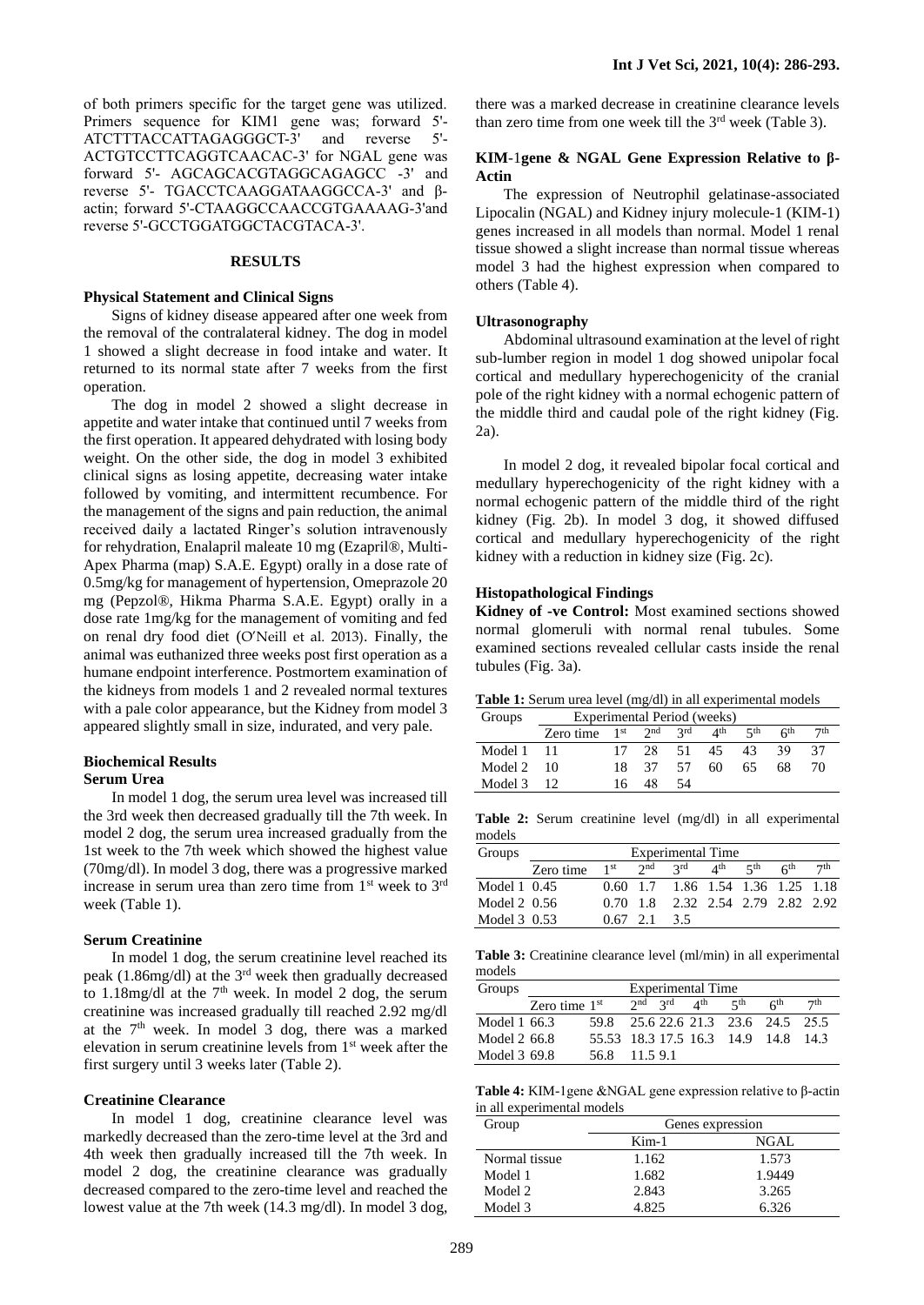

**Fig. 2:** Sagittal scan B-mode abdominal ultrasound image at the level of right sub-lumber region in (a) model 1 dog showing unipolar focal cortical and medullary hyperechogenicity of the cranial pole of the right kidney (reduced corticomedullary junction distinction) with a normal echogenic pattern of the middle third and caudal pole of the right kidney, (b) model 2 dog showing bipolar focal cortical and medullary hyperechogenicity of the right kidney (reduced corticomedullary junction distinction) with a normal echogenic pattern of the middle third of the right kidney, (c) model 3 dog showing diffused cortical and medullary hyperechogenicity of the right kidney (reduced corticomedullary junction distinction) with a reduction in the kidney size.

**Model 1:** The renal capsule showed severe thickening near the excised pole. Marked glomerular hypertrophy with increase hypercellularity was noted (Fig. 3b). The glomerular capillary tuft basement membrane was thickened narrowing the Bowman's space. Most examined sections of the kidney showed congestion of interstitial blood vessels with focal leukocytic cells infiltration in the interstitial tissue. Interstitial hemorrhage with necrobiotic changes in renal tubules was noted in the renal medulla.

**Model 2:** Most examined sections showed marked focal interstitial fibrosis with mononuclear inflammatory cells infiltration in the cortex and medulla. The fibrous C.T proliferation was mainly seen around glomeruli and blood vessels (Fig. 3c). Most of the glomeruli were shrunken leaving dilated Bowman's space containing proteinaceous material. Some renal tubules appeared necrotic, atrophied, or with vacuolar degeneration in their lining epithelium. Others showed cystic dilatation, tubular casts, and calcification**.** Marked renal vein dilatation with fibrin clots inside was observed.

**Model 3:** The renal tissue in this model showed severe fibrosis of renal capsule and interstitial tissue. A prominent infarcted area was noted well demarcated with leucocytes (Fig. 3d). Most examined renal blood vessels showed hypertrophy of their walls and perivascular edema was noted.

#### **IHC Results**

The damage marker α-SMA was expressed in the myofibroblasts. Normal tissue showed normal IHC

distribution of this marker  $2.1 \pm 0.5$  (Fig. 4a). However, SMA was mildly expressed in model 1 dog  $4.1\pm0.04$  (Fig. 4b), moderately distributed (14.9±2.4) in renal parenchyma of model 2 dog (Fig. 4c) and was widely distributed in the renal parenchyma of model 3 dog by image analysis  $(21.6 \pm 1.3)$  (Fig. 4d).

#### **DISCUSSION**

The induction of suitable CKD experimental models remains a challenge. An ideal experimental animal model provides a stable uremic state which facilitates experimental manipulation. In the present study, three distinct degrees of uremic dogs with various degrees of glomerulointerstitial fibrosis were obtained by surgical induction.

Model 1 dog showed mild uremia, the serum creatinine level reached its peak at the 3rd week then gradually decreased till the 7th week as the normal remnant nephrons underwent compensatory function. According to the staging system based on the level of serum creatinine concentration developed by IRIS (International Renal Interest Society) (Grauer 2015) model 1 dog can be considered in stage one of CKD. The creatinine clearance in model 1 dog at 7 weeks from CKD induction was reduced by about 40% than its zero-time level partially agreeing with previous studies in rats and mice (Fujihara et al. 2007; Sun et al. 2011). Mild injury of the right kidney was confirmed by abdominal ultrasonography, histopathology, weak expression of α-SMA marker in the interstitial tissue and low expression of KIM-1 gene and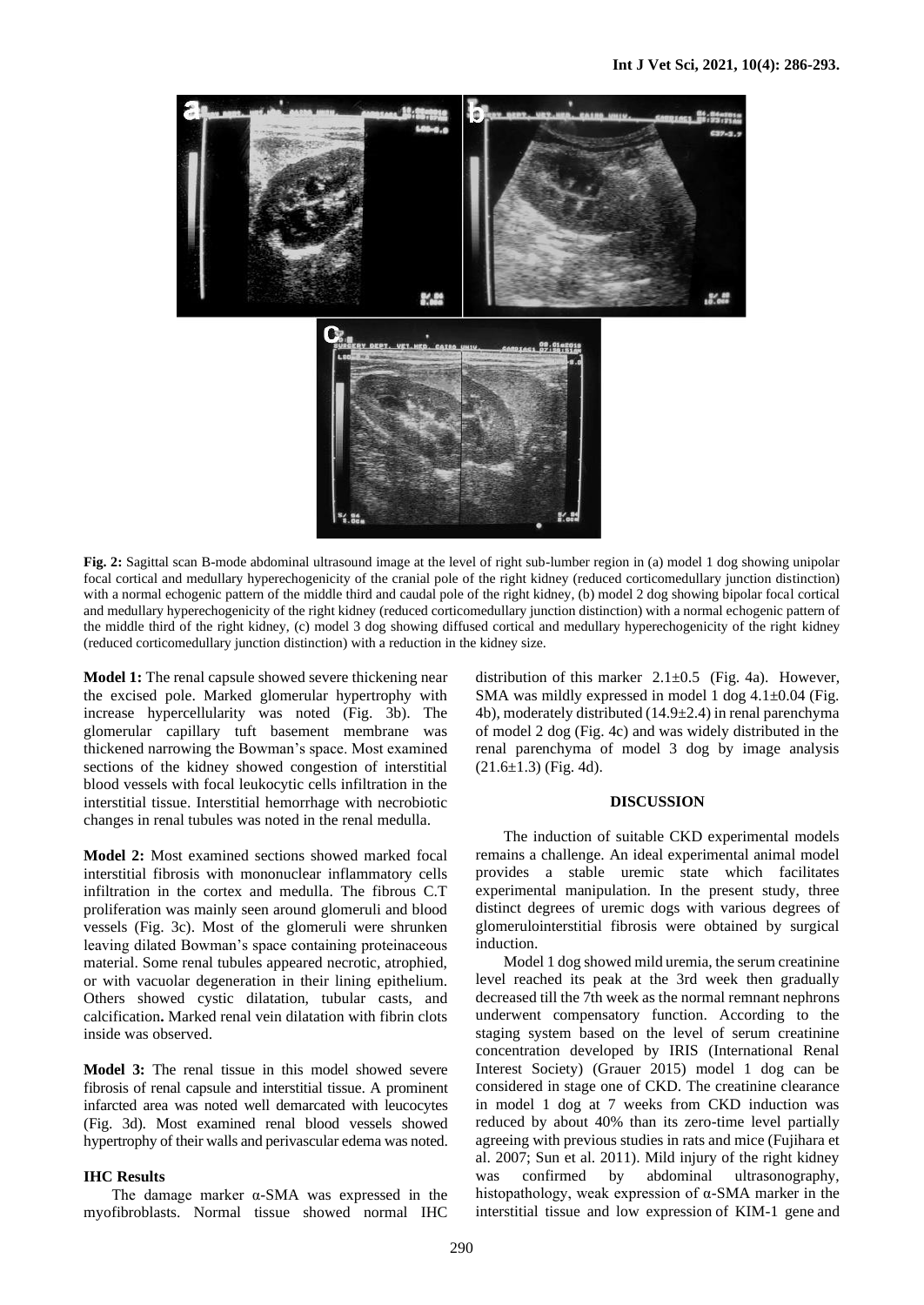

**Fig. 3:** Kidney, dog. (a) Normal glomeruli and renal tubules in the control dog. (b) Hypertrophy of glomeruli with focal leukocytic cells infiltration in the interstitial tissue (arrow) in model 1 dog. (c) Cortical interstitial fibrosis (arrow), cystic dilatation of some renal tubules, and glomerular atrophy in model 2 dog. (d) Severe thickening of the renal capsule (arrow) and infarcted area in model 3 dog. Haematoxylin and eosin stain. 100X.

NGAL gene which are sensitive and specific biomarkers of kidney injury (Rees and Kain 2008; Yin and Wang 2016). Similarly, a previous study on rats showed that the degree of impairment was directly related to the severity of the renal excision (Baracho et al. 2016).

Model 2 dog showed a moderate and gradual increase in serum urea and creatinine levels. It can be classified as stage 3 of CKD according to the staging system developed by IRIS. It suffered from moderate progressive loss of glomerular filtration rate (GFR) as after 7 weeks from the first surgical operation, the creatinine clearance was reduced by about 52% than its zero-time level. Previous studies also recorded about 50% decrease in creatinine clearance in rats and mice after four weeks from 5/6 nephrectomy (Fujihara et al. 2007; Sun et al. 2011). Furthermore, bipolar focal cortical and medullary hyperechogenicity of the right kidney was observed in ultrasonography which is probably due to renal fibrosis (Nogueira et al. 2016). This was also confirmed by histopathology and immunohistochemistry of α-SMA in which moderate glomerular hypertrophy with interstitial fibrosis was observed. Similar to the current study, hypertrophy of remnant glomeruli, mesangial expansion, increased glomerular collagen deposition in mice with 5/6 nephrectomy (Gava et al. 2012), and tubulointerstitial changes in rats with subtotal nephrectomy were observed (Devada et al. 2012 and Baracho et al. 2016). In dogs, CKD induction resulted in stable chronic renal failure until 9-12 months (Vaneerdeweg et al. 1992), high serum creatinine concentration which was 4.3±1.5mg/dL (Steiner et al. 2010), mesangial hyperplasia, and focal glomerular sclerosis (Bourgoignie et al. 1987).

The structural and functional adaptive changes after a significant reduction of the renal mass are responsible for the pathological processes and the production of interstitial fibrosis in the remnant kidney model (Perico et al. 2005; Fujihara et al. 2007; Sun et al. 2011).



**Fig. 4:** Kidney, dog. (a) Weak expression of α-SMA in the interstitial tissue in control tissue. (b) Weak expression of α-SMA in periglomerular (arrow) and interstitial tissue after excision of one kidney pole in model 1 dog. (c) Moderate expression of α-SMA in periglomerular and interstitial tissue (arrow) after excision of two kidney poles in model 2 dog. (d) Severe expression of α-SMA in the interstitial tissue (arrow) after ligation of two renal arterial branches in model 3 dog. Immunoperoxidase. X200.

On the other hand, model 3 dog exhibited the most rapid and highest elevation of serum urea and creatinine levels and therefore the animal suffered from severe uremia. According to the staging system developed by IRIS, we couldn't define which CKD stage was it as it didn't reach stability. A stable creatinine is defined by documentation of <20% variability in serum creatinine when measured again on at least 2 occasions along two weeks (Grauer 2015). These results agreed with Liu et al. (2003) who described that in rats the standard deviation of blood urea nitrogen and creatinine in the infarction model was substantially higher than that obtained from the surgical resection model.

It was shown that the vascular ligation model had significant proteinuria, hypertension, and glomerulosclerosis than surgical mass reduction models (Griffin et al. 2000; Liu et al. 2003). KIM-1 gene and NGAL gene were expressed at a high level in model 3 dog. The high expression of KIM-1 is associated with increased expression of α-SMA, inflammation, pre-fibrotic areas, and renal fibrosis. Also, chronically damaged tubular cells produce a great quantity of NGAL (Bolignano et al. 2008). Serum NGAL acts as a kidney injury biomarker but not in all experimental animal models as reported previously (Wang et al. 2020). In the present study, the expression of NGAL gene increased with the increase of kidney injury.

The ligation technique is simple but the results in dogs are unpredictable due to formation of collateral vessels which bypass the ligated branches (Vaneerdeweg et al. 1992). however, Liang et al. (2014) reported that ligation of renal arteries can lead to complete infarction, with damage to afferent and efferent nerves in the adventitia of the renal artery and area of the renal hilus.

#### **Conclusion**

The best technique for developing a model of canine CKD with persistent uremia is 5/6 nephrectomy by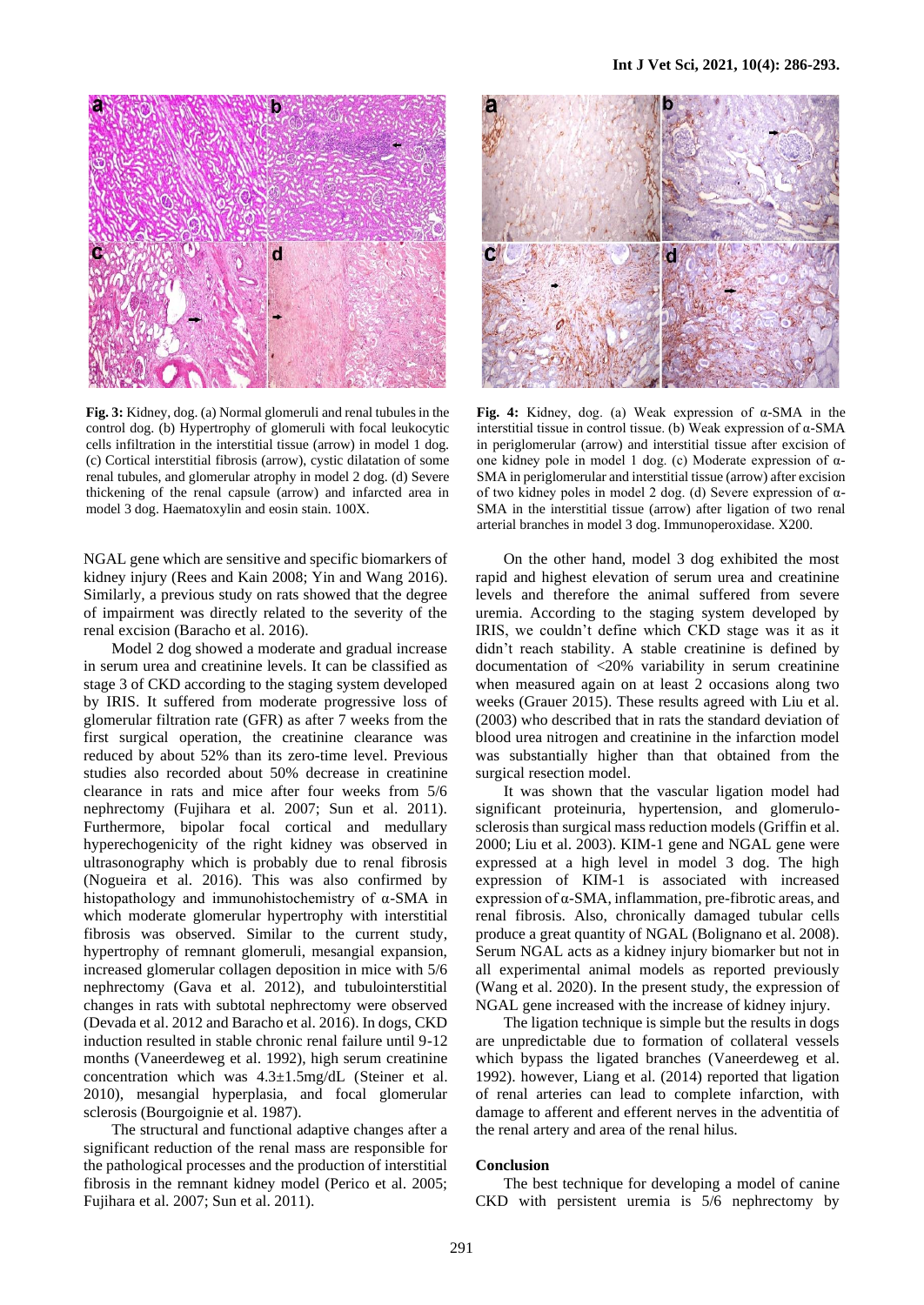excision of two kidney poles. The dog in this model became uremic and remained stable for a long time which would allow experimental manipulation.

#### **Author's Contribution**

HE conceived the original idea and designed the study. TI and HF carried out the experiment. HF carried out the surgery. MK and TI performed the histopathology and immunohistochemistry. DS performed the gene expression. TI wrote the manuscript with support from HE, MK, HF and EI. HE supervised the experiment. All authors revised and approved the final manuscript.

#### **REFERENCES**

- Adams LG, Polizin DJ, Osborne CA, O'Brien TD and Hostetter TH, 1994. Influence of dietary protein /calorie intake on renal morphology and function in cats with 5/6 nephrectomy. Laboratory Investigation 70: 347-357.
- Baracho NCV, Kangussu LM, Prestes TRR, Silveira KD, Pereira RM, Natália Pessoa Rocha NP and Silva ANS, 2016. Characterization of an experimental model of progressive renal disease in rats. Acta Cirúrgica Brasileira 31:744-752. <http://doi.org/10.1590/S0102-865020160110000007>
- Bigliardi P, Langer S, Cruz J, Kim SW, Nair H and Srisawasdi G, 2017. An Asian perspective on povidone iodine in wound healing. Dermatology 233: 223-233[. https://doi.org/10.1159/](https://doi.org/10.1159/%20000479150)  [000479150](https://doi.org/10.1159/%20000479150)
- Bolignano D, Donato V, Coppolino G, Campo S, Buemi A, Lacquaniti A and Buemi M, 2008. Neutrophil Gelatinase– Associated Lipocalin (NGAL) as a marker of kidney damage. American Journal of Kidney Diseases 52: 595-605. <https://doi.org/10.1053/j.ajkd.2008.01.020>
- Bourgoignie JJ, Gavellas G, Martinez E and Pardo V, 1987. Glomerular function and morphology after renal mass reduction in dogs. Journal of Laboratory Clinical Medicine 109: 380-388.
- Borges M, Filho RM, Laposy CB, Guimaraes-Okamoto PTC, Chaves MP and Melchert A, 2013. Nonsteroidal antiinflammatory therapy.changes on renal function of healthy dogs. Acta Cirúrgica Brasileira 28: 842-847. https://doi.org/ [10.1590/S0102-86502013001200006](https://doi.org/%2010.1590/S0102-86502013001200006)
- Chakrabarti S, Syme HM and Brown CA, 2013. Histomorphometry of feline chronic kidney disease and correlation with markers of renal dysfunction. Veterinary Pathology 50:147-155[. https://doi.org/10.1177/03009858](https://doi.org/10.1177/03009858)
- Chen R, Wang L, Liu S, Chen X, Hu Y, Liu H, Zhang H, Jiang H, Wang Q, Ye D, Li L, Liu D, Pan X, Wei L, Li X and Zhang X, 2017. Bcl-3 is a novel biomarker of renal fibrosis in chronic kidney disease. Oncotarget 8: 97206-97216. <https://doi/10.18632/oncotarget.21692>
- Chow KM, Liu ZC and Chang TM, 2003. Animal remnant kidney model of chronic renal failure revisited. Hong Kong Journal of Nephrology 5: 57-64. [https://doi.org/10.1016/S1561-](https://doi.org/10.1016/S1561-5413(09)60109-5) [5413\(09\)60109-5](https://doi.org/10.1016/S1561-5413(09)60109-5)
- Devada S, Patel M, Mishra V, Ranvir R, Sundar R and Jain M, 2012. Novel model for renal failure and anaemia induced by 5/6 nephrectomy in Wistar rat. International Journal of Veterinary Science 1: 83-88.
- Fabiny DL and Eringhausen G, 1971. Calorimeteric method for estimation of creatinine. Clinical Chemistry 17: 696.
- Farghali HA, AbdElKader NA, Khattab MS and AbuBakr HO, 2017. [Evaluation of subcutaneous infiltration of autologous](javascript:void(0))  [platelet-rich plasma on skin-wound healing in dogs.](javascript:void(0))  Bioscience reports 37: 1-14. [https://doi.org/10.1042/BSR](https://doi.org/10.1042/BSR%2020160503)  [20160503](https://doi.org/10.1042/BSR%2020160503)
- Farghali HA, AbdElkadr NA, [AbuBakr](javascript:;) HO, [Aljuaydi](javascript:;) SH, [Khattab](javascript:;) MS[, Elhelw](javascript:;) R an[d Elhariri](javascript:;) M, 2019. Antimicrobial

action of autologous platelet-rich plasma on MRSA-infected skin wounds in dogs. Scientific reports 9:12722. <https://doi.org/10.1038/s41598-019-48657-5>

- Farghali HA, AbdElKader NA, Khattab MS and AbuBakr HO, 2017. Novel approach to gastric mucosal defect repair using fresh amniotic membrane allograft in dogs (experimental study). Stem Cell Research & Therapy 8: 235. <https://doi.org/10.1186/s13287-017-0682-3>
- Finco DR, 2004. Association of systemic hypertension with renal injury in dogs with induced renal failure. Journal of Veterinary Internal Medicine 18: 289-294. [https://doi.org/](https://doi.org/%2010.1111/j.1939-1676.2004.tb02547.x)  [10.1111/j.1939-1676.2004.tb02547.x](https://doi.org/%2010.1111/j.1939-1676.2004.tb02547.x)
- Fujihara CK, Malheiros DM and Zatz R, 2007. Losartanhydrochlorothiazide association promotes lasting blood pressure normalization and completely arrests long-term renal injury in the 5/6 ablation model. American Journal of Physiology Renal Physiology 292: 1810-1818. <https://doi.org/10.1152/ajprenal.00521.2006>
- Gava AL, Freitas PS, Balarini CM, Vasquez EC and Meyrelles SS, 2012. Effects of 5/6 nephrectomy on renal function and blood pressure in mice. International Journal of Physiology Pathophysiology and Pharmacology 4: 167-173.
- Grauer GF, 2015. Feline friendly article: feline chronic kidney disease. Today's Veterinary Practice 5: 36-41.
- Griffin KA, Picken MM, Churchill M, Churchill P and Bidani AK, 2000. Functional and structural correlates of glomerulosclerosis after renal mass reduction in the rat. Journal of the American Society of Nephrology 11: 497-506.
- Gupta V, Kumar S and Vyas KC, 2019. Skin preparation for the prevention of surgical site infection: Efficacy of sodium fusidate and ethanol spray over conventional methods. International Journal of Surgery Science 3: 82-85. <https://doi.org/10.33545/surgery.2019.v3.i4b.221>
- Iliescu R, Yanes LL, Vera T, Sartori-valinotti JC, Williams J, Stec DE and Reckelhoff JF, 2006. Testeosterone supplements exacerbate renal injury in hypertensive rats with reduced renal mass. The Federation of American Societies for Experimental Biology Journal 20: A1192. [https://doi.org/](https://doi.org/%2010.1096/fasebj.20.5.A1192-c)  [10.1096/fasebj.20.5.A1192-c](https://doi.org/%2010.1096/fasebj.20.5.A1192-c)
- Liang Z, Liu LF, Chen XP, Shi XM, Guo HY, Lin K, Guo JP, Shan ZL and Wang YT, 2014. Establishment of a model of renal impairment with mild renal insufficiency associated with atrial fibrillation in canines. PLoS One 9:e105974. <https://doi.org/10.1371/journal.pone.0105974>
- Lile EC, Villamil MF, Rhees MC and Scribner BH, 1957. Bedside determination of urea nitrogen level in serum or plasma. JAMA 164: 277-279. [https://doi.10.1001/jama.1957.62980](https://doi.10.1001/jama.1957.62980%20030001013)  [030001013](https://doi.10.1001/jama.1957.62980%20030001013)
- Liu ZC, Chow KM and Chang TM, 2003. Evaluation of two protocols of uremic rat model: partial nephrectomy and infarction. Renal Failure 25: 935-943. [https://doi.org/](https://doi.org/%2010.1081/JDI-120026028)  [10.1081/JDI-120026028](https://doi.org/%2010.1081/JDI-120026028)
- Lorsirigool A and Pumipuntu N, 2020. A Retrospective Study of Dogs Infected with *Ehrlichia canis* from 2017-2019 in the Thonburi Area of Bangkok Province, Thailand. International Journal of Veterinary Science 2020, 9: 578- 580[. https://doi.org/10.37422/IJVS/20.062](https://doi.org/10.37422/IJVS/20.062)
- McLeland S, Cianciolo RE and Duncan CG, 2014. Comparison of biochemical and histopathological staging in cats with chronic kidney disease. Veterinary Pathology 52: 524-534. https://doi.org/10.1177/0300985814561095
- Mitchell K, Barletta M, Quandt, J, Shepard M, Kleine S and Hofmeister E, 2018. Effect of routine pre-anesthetic laboratory screening on pre-operative anesthesia-related decision-making in healthy dogs. La revue Veterinaire Canadienne 59: 773-778.
- Nogueira A, Rocha AF, Ginja M, Oliveira PA and Pires MJ, 2016. Ultrasonographic evaluation of the kidney in 5/6 nephrectomized rats: correlation with biochemical and histopathological findings. In vivo 30: 829-834. https://doi: [10.21873/invivo.11001](https://doi:%2010.21873/invivo.11001)